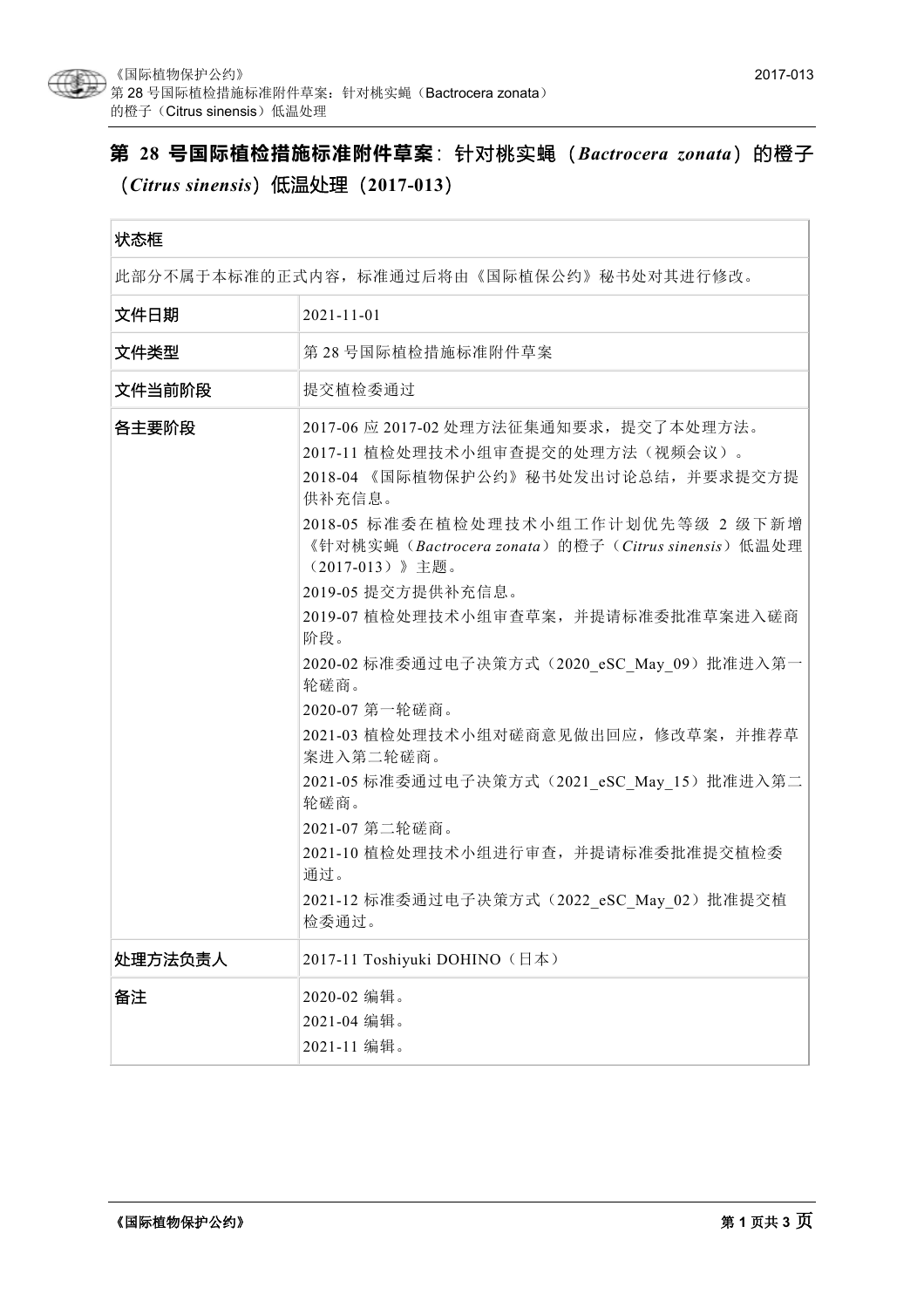#### 处理范围

本处理介绍了对橙子(*Citrus sinensis*)<sup>[1](#page-1-0)</sup>果实进行低温处理,按规定的效能导致 桃实蝇(*Bactrocera zonata*)卵和幼虫死亡 <sup>[2](#page-1-1)</sup>。

处理说明

处理名称 针对桃实蝇(*Bactrocera zonata*)的橙子(*Citrus sinensis*)低温处理

有效成分 不详

外理类型 物理(低温)

**目标有害生物** 桃实蝇 (*Bactrocera zonata*) (Saunders, 1842) (双翅目: 实蝇科)。

目标限定物 橙子(*Citrus sinensis*)果实

#### 处理方案

在 1.7℃或更低温度下连续处理 18 天。

采用本处理方案,在 95%的置信水平下,桃实蝇卵和幼虫致死率不低于 99.9916%。

果实必须在处理计时开始前达到处理温度。需对果实中心的温度进行监测并 记录,且处理过程全程温度不得高于设定水平。

处理方法应按照第 42 号国际植物检疫措施标准(《使用温度处理作为植物检 疫措施的要求》)规定的要求进行。

### 其他相关信息

在评估本处理方法时, 植检处理技术小组结合 Hallman 和 Mangan (1997) 的研 究工作,考虑了与温度处理方式及温度调控相关的问题。

本方案效能的计算,是基于对 35733 头三龄幼虫所做的处理,结果无一存活。 根据使用 36820 头幼虫,且对每个重复进行校正,计算出对照组死亡率;对照组平 均死亡率为 2.06%。

<span id="page-1-0"></span> <sup>1</sup> 各种柑橘及其杂交种的命名依据 Cottin, R.命名法(Cottin, R. 2002.*Citrus of the world: A citrus directory*, version 2.0.France, SRA INRA-CIRAD)。

<span id="page-1-1"></span><sup>2</sup>植物检疫处理方法的范围不包括与农药登记或缔约方批准处理方法的其他国内要求相关的问题。植物检疫措施 委员会通过的处理方法可能不提供有关对人体健康或食品安全具体影响的信息,此种影响应在缔约方批准处理 方法之前通过国内程序解决。此外,应在国际采用处理方法之前审议其对某些寄主商品产品质量的可能影响。 然而,在评价一项处理方法对商品质量的任何影响时,可能需要进一步审议。缔约方没有义务在其境内批准、 登记或采用这些处理方法。